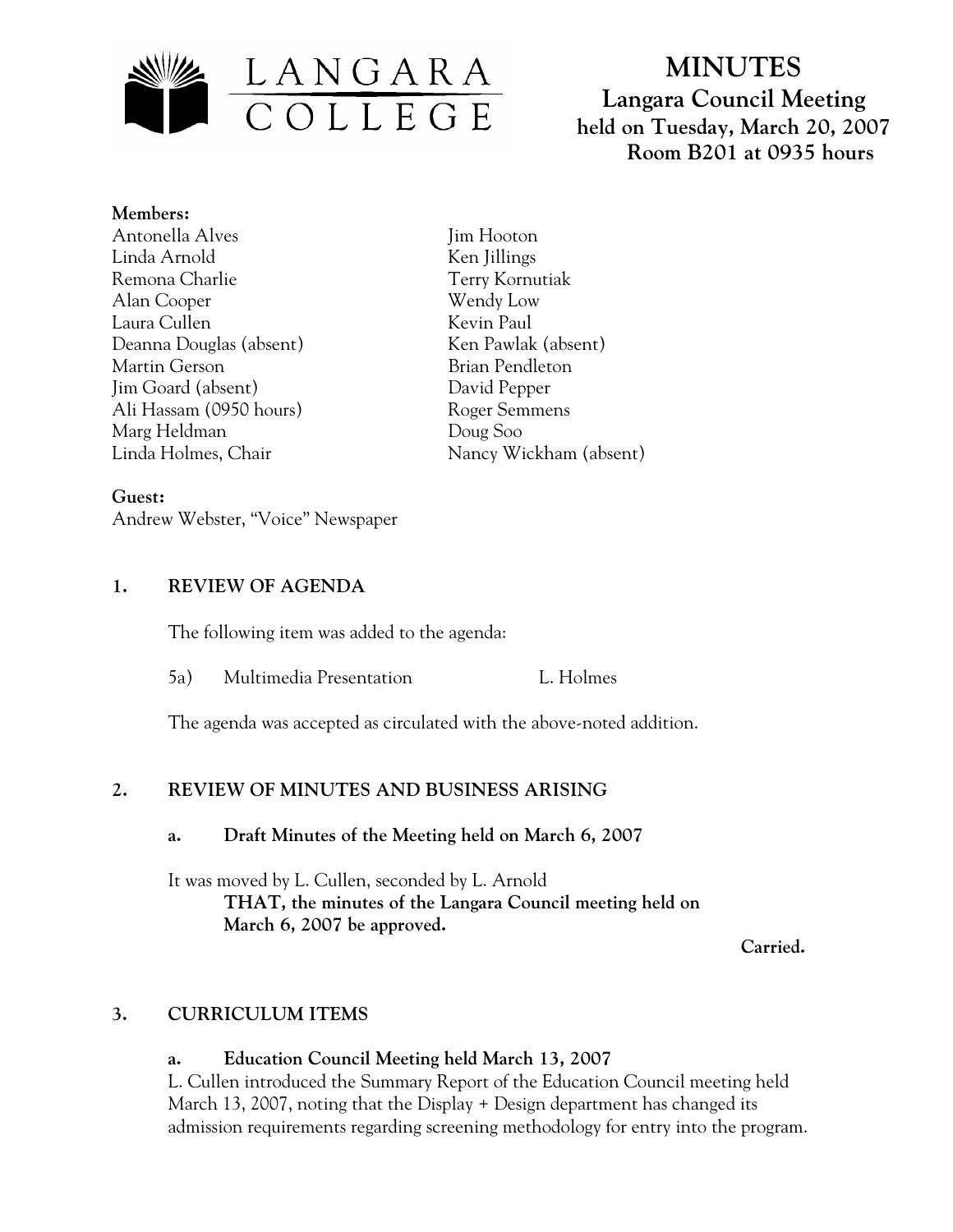L. Cullen noted that the report contained no items with financial implications.

It was moved by L. Cullen; seconded by W. Low **THAT, the Summary Report for the Education Council meeting held March 13, 2007 be received.** 

**Carried.** 

#### **4. ACTION ITEMS**

#### **a. Revision to Policy E2003 – Registration Fee Payment and Refund**

 J. Hooton introduced a revision to Policy E2003 – Registration and Fee Payment, noting that the major change to the policy is the removal of a commitment fee charge to domestic students in career and limited enrolment programs, to be effective September 2007.

 J. Hooton noted that the purpose of the \$350 commitment fee for career programs as implemented in 2004 was to lower the walk-away rate in the first year of career programs. A review of data back to 1999 when a commitment fee was \$100 shows that the walk-away rate has not improved. Additionally, the commitment fee differentiates between two groups of students, Arts and Science as compared to Career, with the former group not paying a commitment fee upon acceptance to the College.

 It was noted that with the agreement of the International Education (IE) department, a decision has been made to make no changes to the commitment fee charge to IE students. The present fee, known as the International Student Semester Fee which includes the commitment fee, course fees, Building Legacy Fee and Students' Union Fee is charged for the first three terms that an IE student enrols at the College. In response to a question, it was noted that data has not been gathered on the effect if any, between the non-refundable commitment fee charge of \$500 and IE student walk-away rates.

 A question was raised about the possible downside to removing the fee, and it was noted that although it generates revenue, that was not the purpose of the nonrefundable, non-transferable fee.

It was moved by L. Cullen; seconded by M. Gerson

**THAT, the revisions to Policy E2003 – Registration Fee Payment and Refund be approved as described.** 

**Carried.**